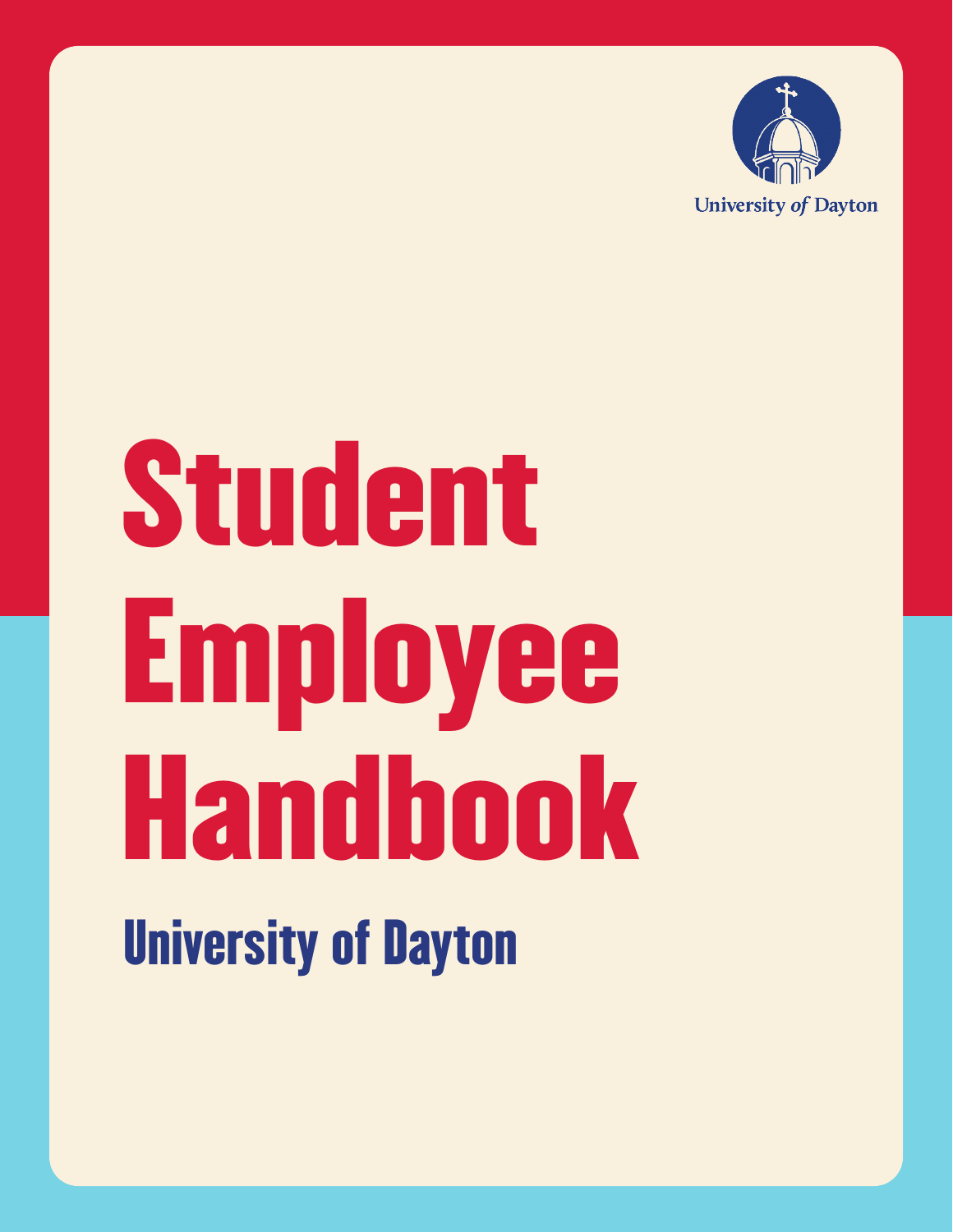# **Student Employee Handbook**

This handbook provides the policies and procedures that govern student employees of the University of Dayton. Should you have any questions about the information that is contained in this handbook, please contact a representative by phone at 937-229-3249 (x93249), by visiting Student Employment in Alumni House, 208 L St. or by email at studentemployment@udayton.edu.

#### **Table of Contents**

| <b>Responsibilities</b>                                                                                                                                                                                                                                                                                                               | page 2  |
|---------------------------------------------------------------------------------------------------------------------------------------------------------------------------------------------------------------------------------------------------------------------------------------------------------------------------------------|---------|
| <b>Pay Procedures</b><br><b>Direct Deposit</b><br>Form W-2<br><b>Income Taxes</b><br>Limits on Co-op Students<br><b>Maximum Working Hours</b><br><b>Merit Raises</b><br>Minimum Wage<br>Overtime Policy<br><b>Time Reporting</b>                                                                                                      | page 2  |
| <b>Job Separation</b><br>Resignation<br><b>Involuntary Separation With Notice</b><br><b>Involuntary Separation Without Notice</b><br>Returning To Your Job After Academic Vacations                                                                                                                                                   | page 6  |
| <b>University Policies &amp; Procedures</b><br>Drug-Free Workplace Policy<br><b>Grievance Procedures</b><br>Illness/Emergency Leave<br>Injury On The Job<br>Jury Duty<br><b>Nepotism Policy</b><br>Nondiscrimination and Anti-Harassment Policy<br><b>Smoking Policy</b><br><b>Work Breaks</b><br><b>Worker's Compensation Policy</b> | page 7  |
| <b>Students with Disabilities</b>                                                                                                                                                                                                                                                                                                     | page 11 |
| <b>Transportation Services</b>                                                                                                                                                                                                                                                                                                        | page 11 |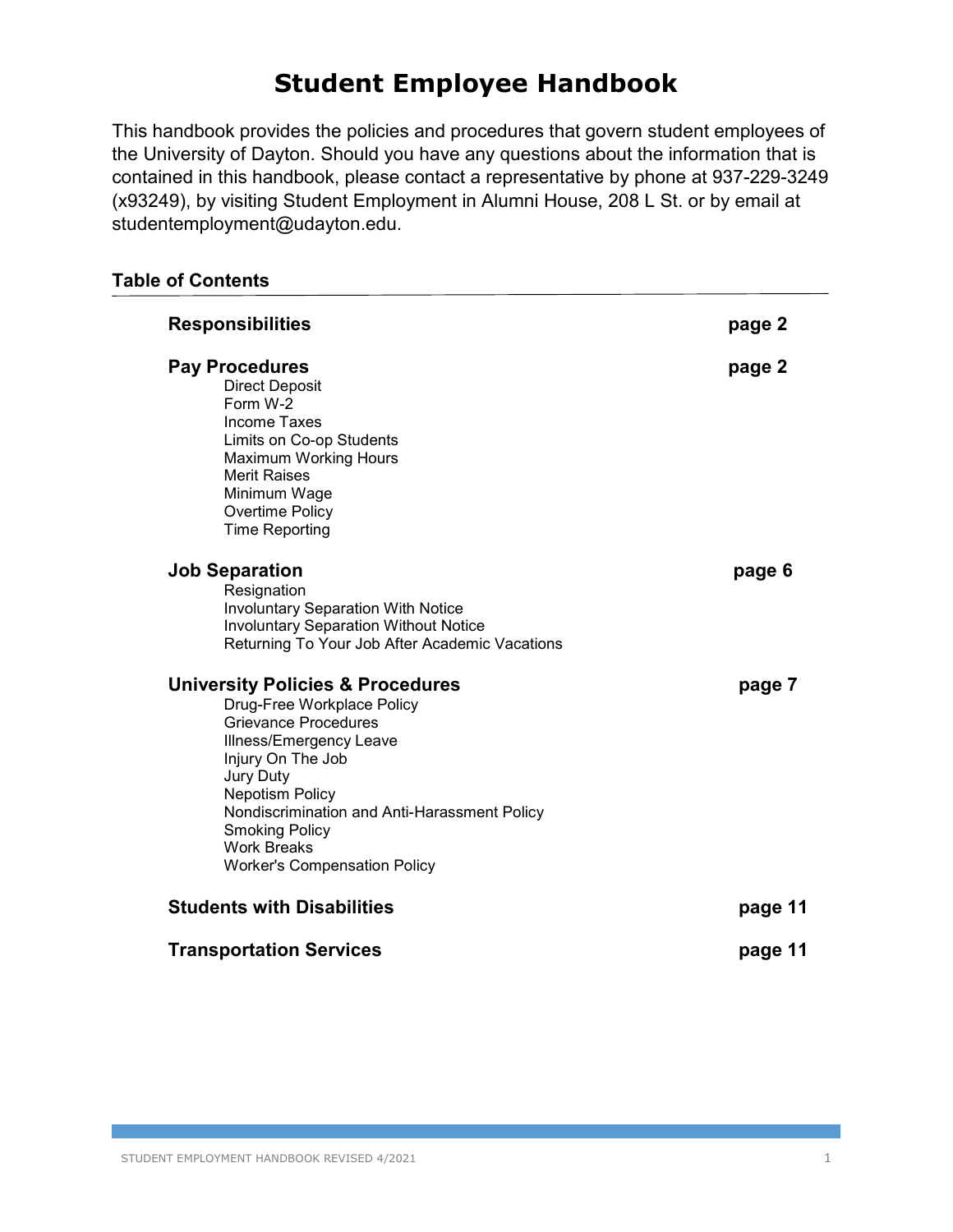# **RESPONSIBILITIES**

You should begin your new job in a positive way and know what your employer expects of you regarding work performance, scheduling, and dress code. You should be aware of the specific policies and procedures of your employing department so that you can gain the most from your job experience. Ask questions, take the initiative, and learn as much as you possibly can. Also, be sure to obtain your employer's phone number and provide him or her with your local address and telephone number. Each job is unique and requires different skills and responsibilities; however, several universal responsibilities apply to all student employee positions.

# **At the University of Dayton, you are responsible for:**

- Fulfilling the student employment eligibility requirements;
- Ensuring that you do not work over 20 hours per week, all positions included, during the fall and spring semesters, not including week long breaks (See Maximum Working Hours for more information);
- Respecting the rights and property of your employer and fellow employees;
- Treating all coworkers, students, and patrons with courtesy and respect;
- Acting in a professional manner at all times and respecting the confidentiality of student and University records;
- Contacting your employer before your shift begins if an illness or emergency prevents you from reporting to work;
- Discussing changes in your work schedule with your employer and keeping your employer's needs in mind when revising your work schedule;
- Reporting to work on time;
- Reporting your work hours accurately and submitting your time to your supervisor;
- Speaking with your employer when duties or instructions are unclear or if problems arise;
- Dressing appropriately, according to the dress code of your place of employment;
- Maintaining a positive work attitude of cooperation and initiative;
- Performing your work to the best of your ability and making a personal commitment toward providing quality service;
- Presenting and discussing new ideas with your employer;
- Conducting personal business on your own time and avoiding excessive socializing during working hours;
- Monitoring your Federal Work Study (FWS) earnings if you are working under the FWS program so that you do not exceed the earnings limit and notifying your employer if your FWS award changes.

# **PAY PROCEDURES**

#### **Direct Deposit**

The University of Dayton has implemented the mandatory direct depositing of pay for all employees, including student employees, eliminating the need to print paper checks.

The key advantages of direct deposit are:

1) the convenience of not having to go to the bank to deposit earnings,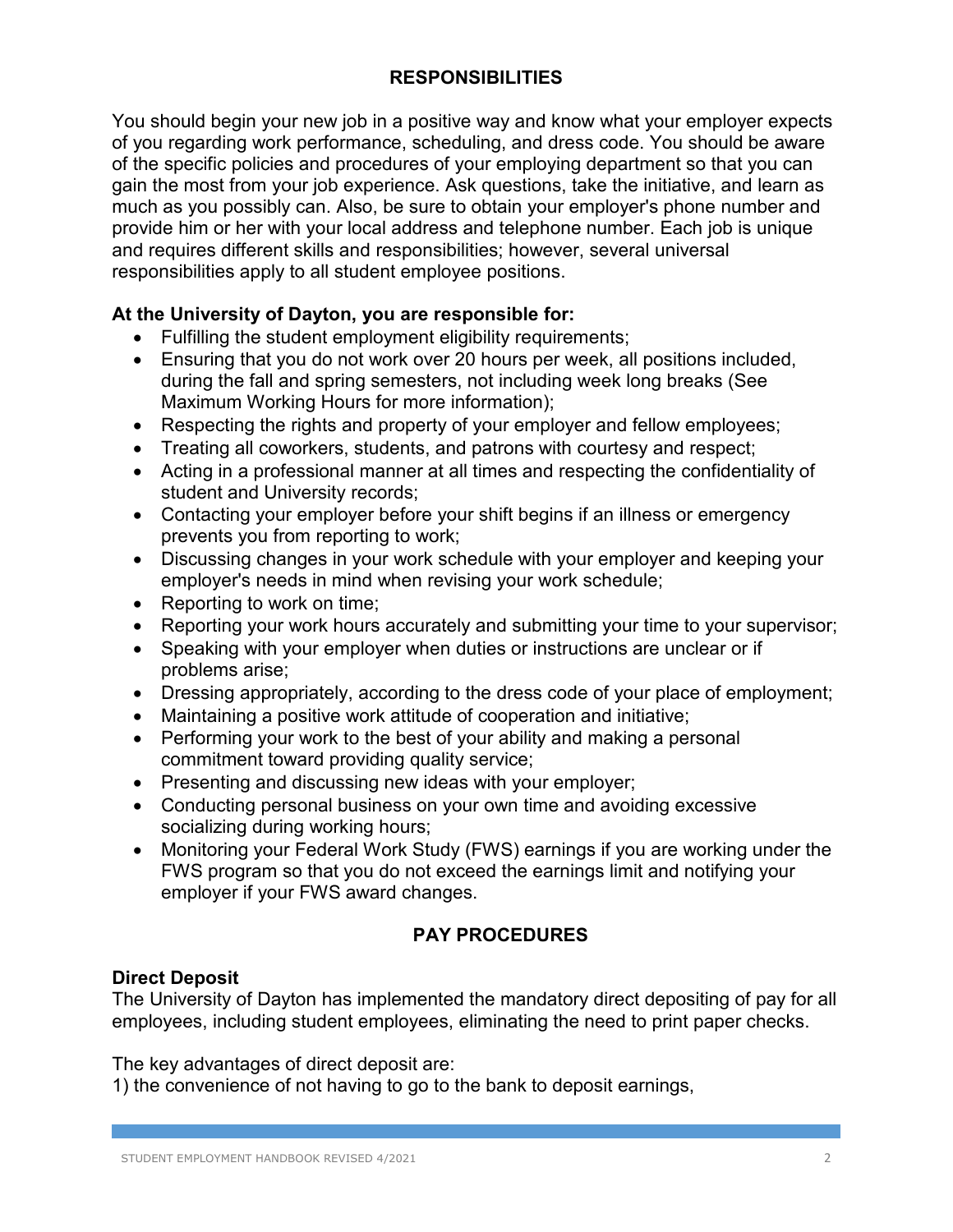2) earnings are automatically deposited if you are on vacation or off campus on payday, and

3) the timely, safe, and accurate deposit of pay. The regular pay date is the date used in crediting your account.

You will need to complete the '**Direct Deposit Form**' to arrange for this service.

# **Form W-2**

The W-2 forms, showing the calendar year's earnings, will be mailed to your permanent mailing address soon after the first of the year. Use these forms to complete your federal, state, and local tax forms. The forms, which must be completed before April 15, are available at local off-campus post offices.

In support of UD's commitment to the environment & "green" technology, a federally approved Form W-2 can now be accessed at your convenience via Porches and Banner Employee Self Service.

There are multiple benefits to receiving an electronic Form W-2:

- Earlier access to your Form W-2 (no mailing delays).
- No possibility that your Form W-2 might be lost, stolen or misplaced by the U.S. mail service and potentially expose your Social Security number and other personal information.
- Access to your Form W-2 is available 24/7 at the same easy-to-use, secure web site at which you access your paystub, time/leave reporting and leave balances.
- The electronic Form W-2 displays in the same format as a printed copy. You can print as many copies as needed and mail with your tax returns or keep for your personal records.

The IRS regulations require that employees give their consent to receive the Form W-2 in an electronic format. To consent to electronic delivery of your Form W-2, please follow and complete the steps below by January 15th. (Note: Once you provide electronic consent for your W-2, and wish to receive subsequent W-2 Forms electronically, you do not need to take any further action.)

- Login to Porches at [https://porches.udayton.edu.](https://porches.udayton.edu/) Click on Human Resources.
- Scroll down to the blue HR Self-Service section. Click on Employment Details, select 'Electronic W-2 Consent'
- Read the statement
- Click the box next to 'Consent to receive W-2 electronically'
- Select the 'Submit' button
- The following confirmation message will display: Electronic W-2 consent was submitted successfully.

Please note that by giving consent, a printed copy will not be mailed. This process does not need to be repeated every calendar year. However, consent can be revoked for future years by unchecking the consent box.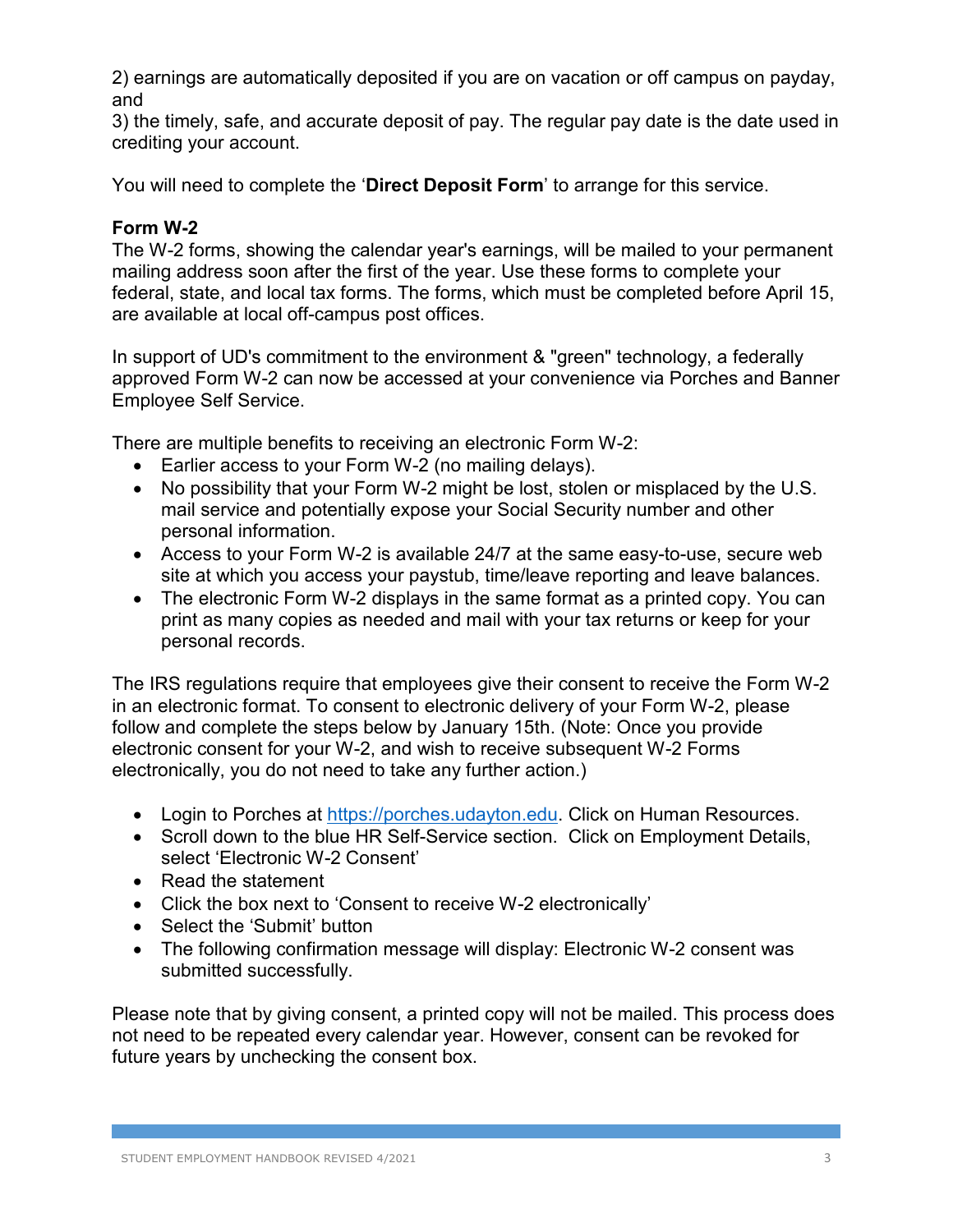**NOTE:** *Graduating students will receive a Form W-2 by mail to the address on file with Payroll. Porches access is disabled after graduation and the electronic version will be unavailable.*

#### **Income Taxes**

As part of the application process, students are required to complete Federal and State tax forms before they are considered eligible to work on-campus. A Student Employment Representative will explain the procedure for completing these forms. A common question is whether to claim "1" or "0" exemptions on the tax forms. Claiming "1" results in a smaller amount of taxes being deducted from your paycheck, while claiming "0" results in a larger amount being deducted. You may change the number of exemptions on your tax forms throughout the school year. If you fail to adequately complete the tax forms, state law requires the Student Employment Office to withhold an amount from your paycheck based on the highest schedule.

Full time students are exempt from paying Medicare and Social Security taxes. In order for you to take advantage of this exemption, you must be registered as a full time student during the session in which you are working. Full time status as an undergraduate requires that you be enrolled for twelve (12) credits during the school year and six (6) credits during each of the summer sessions.

If you are a resident of Indiana, Kentucky, Michigan, Pennsylvania, or West Virginia, you may claim exemption from withholding of Ohio Income tax. Instead, that income is taxable in your home state.

#### **Limits on Co-op Students/Students Working Full-Time Internships**

Students who participate in a paid co-op position or paid full-time internship position will not be eligible to work a student position on campus during their work term semesters.

#### **Maximum Hours**

Student working hours are limited so that students can remain focused on their academics as well as for the University to be in compliance with the Affordable Care Act.

Students may work 20 hours or less per week during the fall and spring semesters (all jobs combined). A work week begins at 12:00 am on Monday and ends at 11:59 pm on Sunday. During the summer semester and breaks that are at least a week or longer, student hours will be limited to 35 hours during a work week. If you are working more than one campus job, your hours are accumulated among them. Therefore, you are responsible for notifying each department of your other jobs.

Students who work during the summer semester and take 12 credit hours or more as an undergraduate student or 6 credit hours or more as a graduate student during any of the summer sessions will be limited to 20 hours a week during the session in which they are enrolled. Students who work during the summer semester must intend to register for fall classes or finishing up degree requirements in order to work through Student Employment.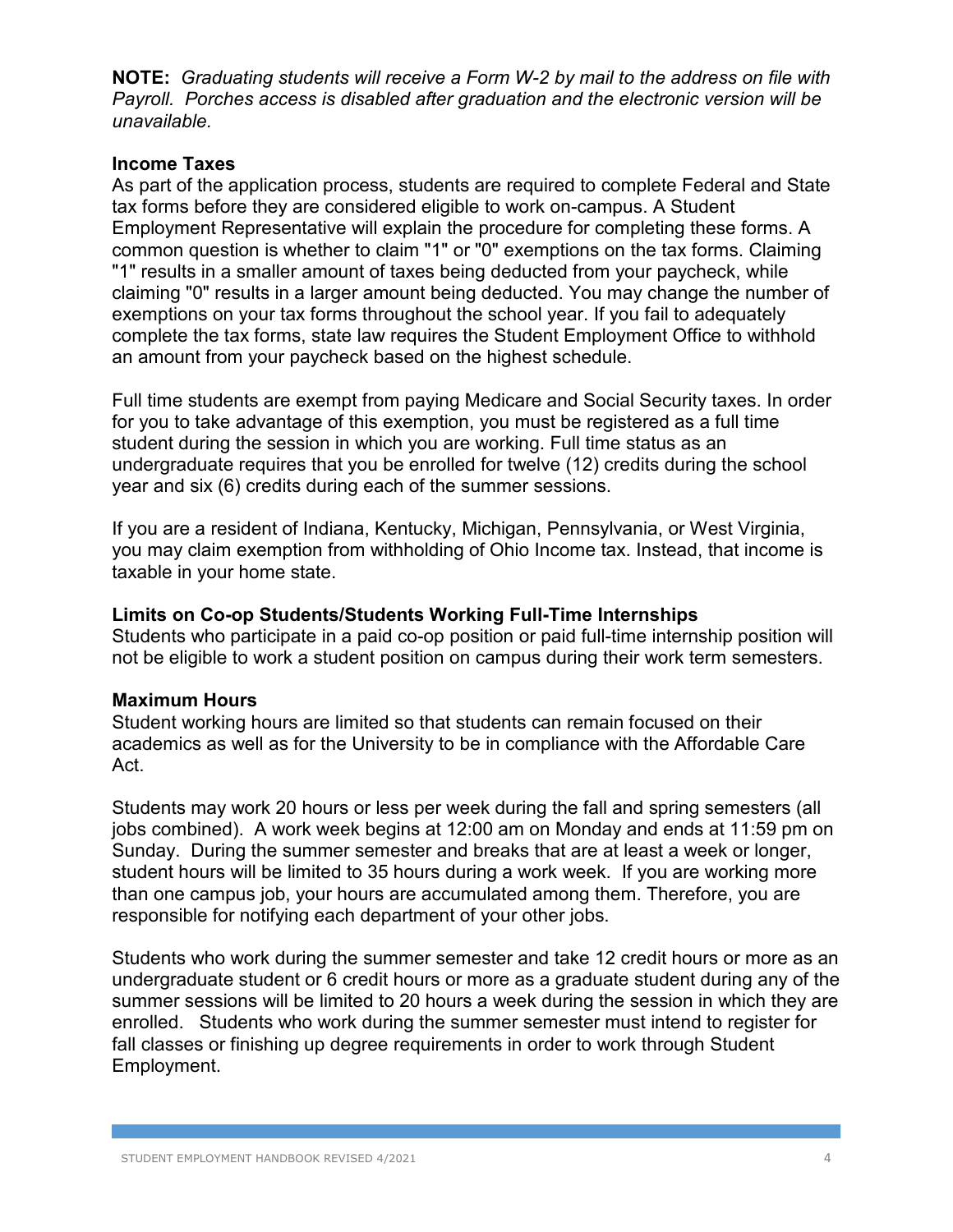Students of the university working through the Engineering Co-op Program for the University are not subject to the hours per week limitation.

# **Merit Raises**

Pay increases are made at the discretion of individual departments and are based on merit.

# **Minimum Wage**

The State of Ohio's minimum wage is currently \$8.80 per hour.

# **Overtime Policy**

Overtime is not encouraged and should rarely occur since the maximum work hours during a summer work week should be no more than 35; however you are entitled to overtime pay on the rare occasion that you work more than 40 hours in a summer work week. The work week begins on Monday at 12:00 A.M. and ends on Sunday at 11:59 pm. If you are working more than one on-campus job, your hours are accumulated among them. Therefore, you are responsible for notifying each department of your other jobs, since the secondary employer is responsible for paying your overtime wages. In the event that you work more than 40 hours in one week, you will be paid 1.5 times your hourly wage for any hours in excess of 40.

# **Time Reporting**

In order to receive a paycheck, you must complete the required Student Employment paperwork after you have been offered a position on campus. Time will be submitted online for each pay period and your employer will verify this time. Pay periods run from the 1st of the month to the 15th (paychecks are issued on the 25th), and from the 16th day of the month to the last day of the month (paychecks are issued on the 10th).

- 1. Open your web browser and go to the University web portal at this address: porches.udayton.edu.
- 2. Log into Porches using your LDAP user name and password. If you have forgotten your username and password contact the UDit Helpdesk at 229-3888.
- 3. Click on the Human Resources. Scroll down to the blue HR Self-Service section.
- 4. Click on Time Reporting. Click on Time Sheet. On the Time Sheet Selection screen, choose the job tand pay period you are reporting time for. Click on the Time Sheet button. This opens your time sheet. Click on Enter Hours for a particular day and the Time In and Out screen will appear. In Banner, time entry for students must be reported in quarter hours. Enter time in intervals of 15 minutes. For example, 10:00, 10:15, 10:30, 10:45. If you work six minutes or more within any 15 minute interval, count the entire interval as time worked. For example, if you come to work at 9:05 a.m., you would round back your start time to 9:00. If you arrive at work at 9:06 a.m., you would round forward to 9:15. Student employees are required to record both time in and out, and they may do so multiple times within a day. Click on the Save button each time to record your hours.
- 5. Note that the Time and Leave Reporting screen only shows seven days of the pay period at a time. To view the remainder of the pay period, click on the Next button.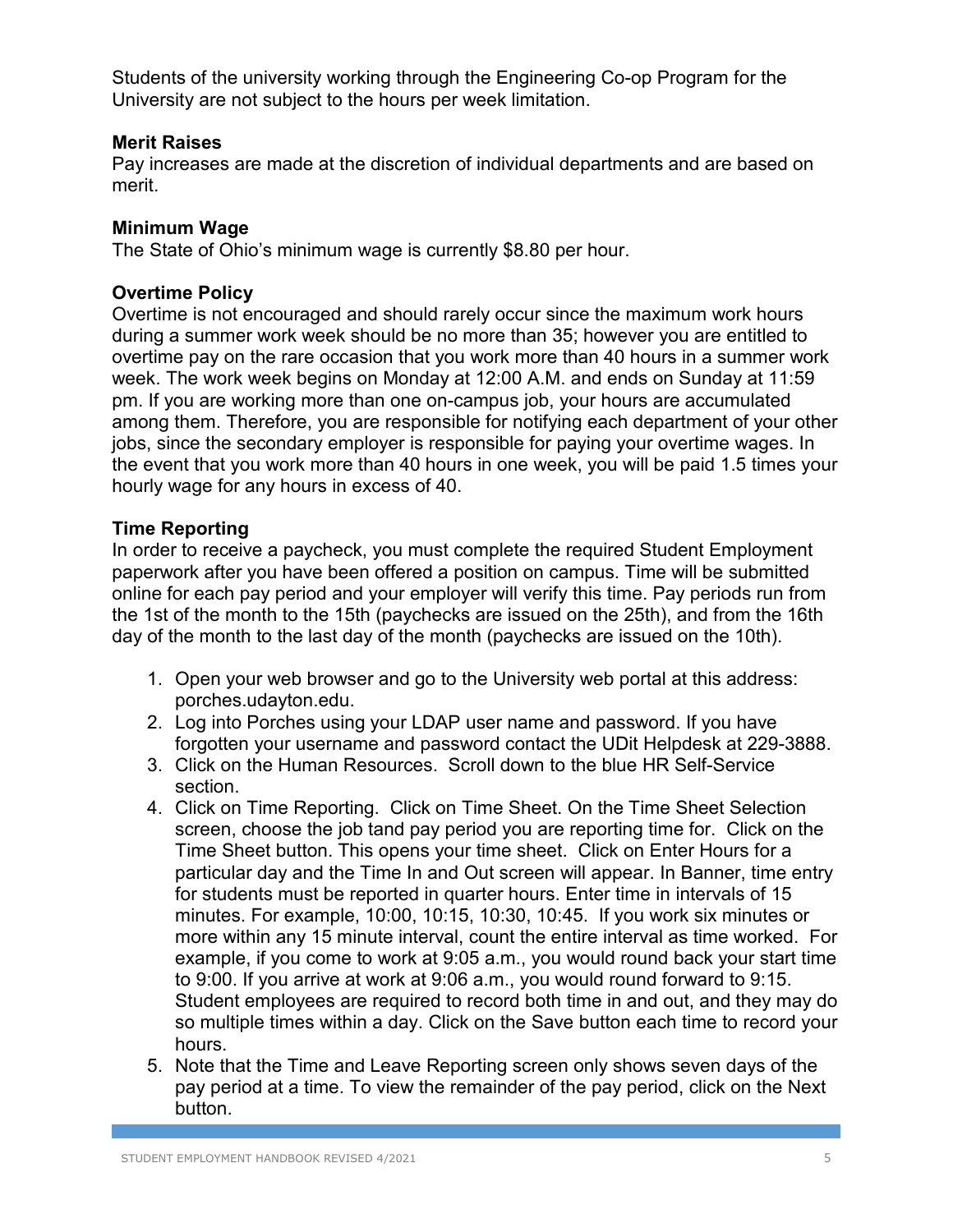6. At the end of the pay period, Submit your time sheet for approval. Enter your porches password as the LDAP password.

If you are working as a research student at UDRI or charging a research account for your time (your supervisor should inform you of this), you will be set up in the Deltek system for time entry. Please refer specific questions to your supervisor in regards to how to gain access to the system.

If you are working for a department that uses Kronos timekeeping (currently Dining Services, the Bookstore, the RecPlex, and the Arena), your account will be ready to use by 11:30 a.m. the day after your position is input into Banner. Please refer specific questions to your supervisor in regards to how to gain access to the system.

# **JOB SEPARATION**

Non-faculty employees of the University of Dayton are employed with an "at will" status. Employees are not employed for any definite term and either party for any reason, with or without cause, may terminate the employment relationship at any time.

# **Resignation**

You are encouraged to submit a letter of resignation to your employer at least two weeks prior to your last day of employment. If your resignation is due to a conflict or disagreement with your employer concerning policy, schedule, work ethics, attitude, or other circumstances, you may want to discuss the problem with him or her before terminating from your position. If your resignation is due to sexual harassment and/or discrimination by either your employer or your co-workers you should consider speaking with a Student Employment representative.

As a student employee, you may voluntarily terminate your job at your own discretion. Reasons for your resignation might include:

- Course work overload
- Class scheduling conflicts
- Better job opportunity
- Co-op or intern opportunity
- Graduation
- Conflict with your employer or co-workers
- Personal reasons

# **Involuntary Separation With Notice**

Your employer may terminate your job with notice for a number of reasons. These reasons may include, but are not limited to:

- Discontinuation of the job
- Lack of departmental funding
- Scheduling conflicts
- Federal Work Study earnings maximum met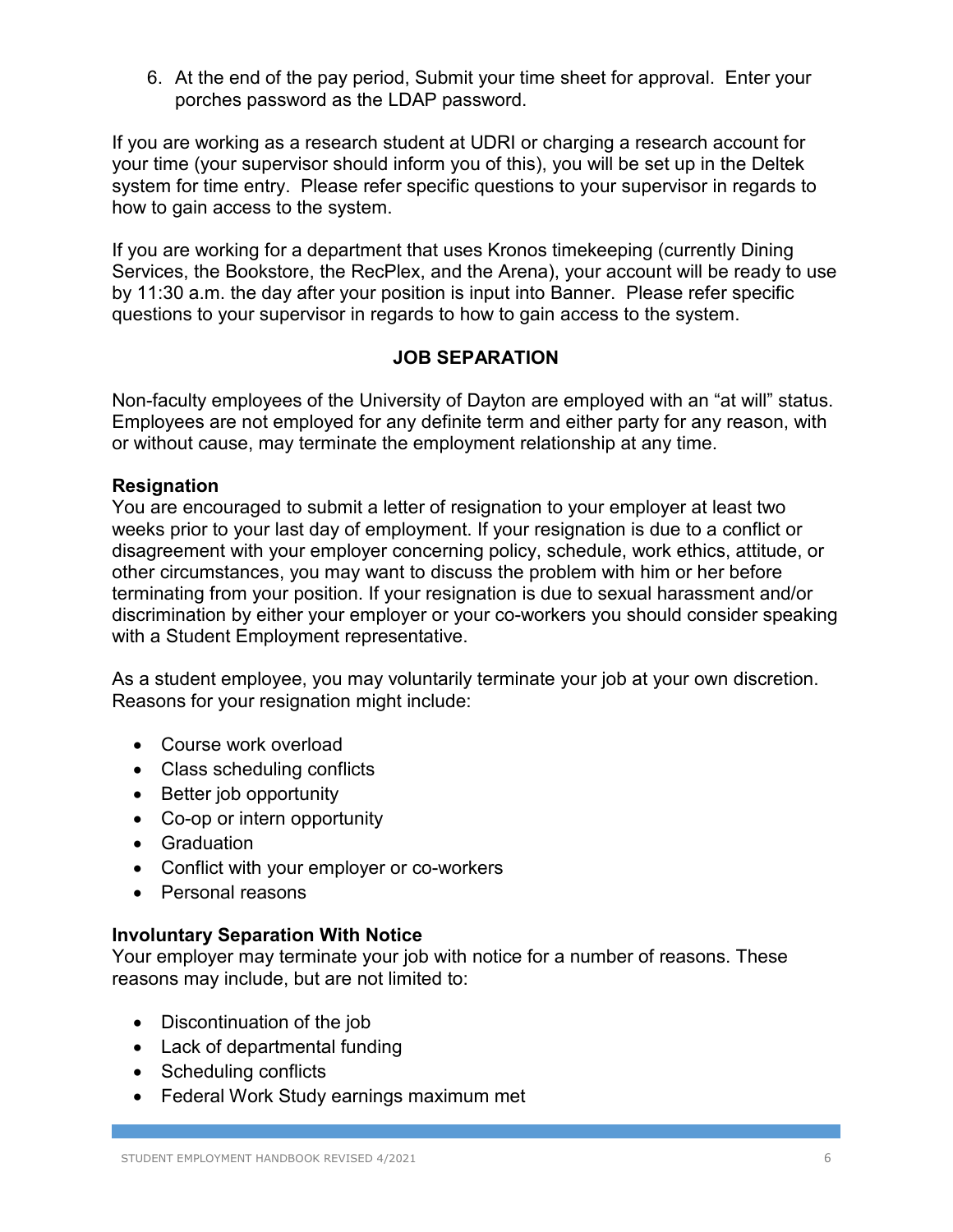Your employer should attempt to give you two weeks prior notice and should explain the reason for the termination of employment.

#### **Involuntary Separation Without Notice**

The employer has the right to terminate student employees without notice for any reason or if students are found to be in violation of University behavioral standards. Some examples of violations include, but are not limited to:

- Time card falsification
- Repeated unexcused absences or tardiness
- Use of drugs or alcohol during or immediately prior to the work shift.
- Theft

As an exercise of its disciplinary authority, the University of Dayton also reserves the right to deny future employment to any student found to be in violation of time card falsification and theft.

#### **Returning to Your Job after Academic Vacations**

Before each semester ends, you should ask your employer about the possibility of returning to your position the next academic year or after returning from a leave of absence (e.g. co-op experience). Most campus employers offer continued employment. However, continued employment is not guaranteed since departments have the right to change staffing and programming.

#### **UNIVERSITY POLICIES & PROCEDURES**

#### **Drug-Free Workplace Policy**

In order to ensure the University's commitment to a quality educational and work environment, every employee and student has a right to work and learn in an environment free from the effects of drugs and alcohol. The University of Dayton policy on alcohol is consistent with the law in the State of Ohio. This means that no individual may purchase, possess, or consume beer or any other alcoholic beverage until age 21.

The University's drug policy states the illicit and improper use, transfer, possession, and/or sale of illegal drugs and the possession and/or use of any type of drug paraphernalia are prohibited at the University of Dayton. Each student is responsible for adhering to these policies. If a violation occurs, disciplinary action will be taken. Penalties can include termination of employment, dismissal or expulsion from the University and possible criminal prosecution.

While the University will attempt to provide support and counseling services for those involved in substance abuse, it also will act firmly through disciplinary procedures to control drug abuse and the promotion of illegal substances in the campus and in the University community.

#### **Grievance Procedures**

Occasionally, conflicts arise in the work place between the student worker and the employer. Usually these conflicts can be resolved by taking the following action: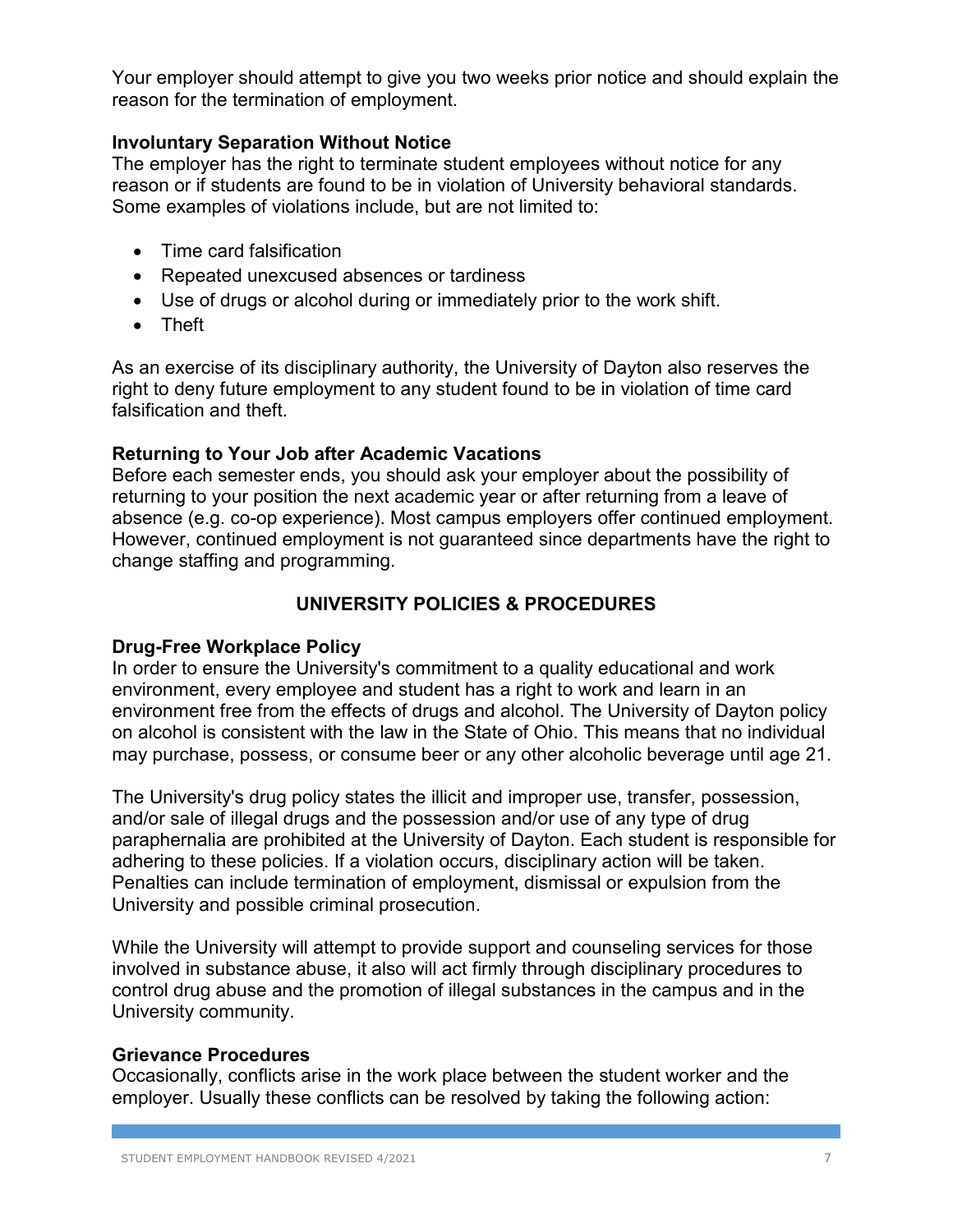- 1. If you have a grievance concerning an employer's policy or procedure, make an attempt to discuss and settle the problem with your immediate supervisor. Do not be afraid to present and talk about your concerns. Try to stay calm and rationally present your argument. Emotional outbursts tend to cause friction. Determine what you want to talk about before you meet with your supervisor. In most cases, an honest discussion resolves the conflict.
- 2. If you are dissatisfied with your supervisor's response, you may want to then contact your department supervisor to discuss your concerns. Explain to him or her that you have already spoken with your immediate supervisor and are dissatisfied with the outcome. Possibly, the department supervisor can resolve the conflict.
- 3. If you are still unable to resolve the matter, make an appointment with the Dean of Admission and Financial Aid. Be prepared to present all the information pertaining to the matter.
- 4. The Dean will meet with all of the individuals involved and attempt to mediate the problem. Written records reflecting these proceedings will be maintained in your student employment file.
- 5. If the matter is not resolved to your satisfaction, you may appeal the resolution in writing to the University's Grievance Board.

# **Illness/Emergency Leave**

If you are absent during a scheduled work shift, you will not be paid for those hours. If you become ill and/or an emergency arises and you are unable to work, you must notify your employer as soon as possible before your shift begins, so he or she can make necessary arrangements. If your illness persists for a long period of time, notify your employer of the situation so that necessary arrangements can be made.

If you are absent due to uncontrollable circumstances and you are unable to notify your employer, you will be able to explain your situation at a later time when you return to work. However, if you have no justification for your absence, you are subject to any disciplinary action taken by your employer (e.g. reprimand, dismissal).

# **Injury on the Job**

If you are injured on the job you must make your supervisor aware of your injury immediately. Every reasonable effort will be made to assist you in receiving prompt medical attention. U.D. Public Safety, or the University Rescue Squad, may be called if needed, and patrol officers are qualified in first-aid procedures.

It is important for you to complete the proper paperwork in order to file a claim and be reimbursed for your medical expenses. Please be sure to fulfill this obligation as soon as possible. For any additional information concerning the Worker's Compensation Policy or injury on the job, contact the Office of Human Resources, St. Mary's Hall, Room 118, 229-2541.

# **Jury Duty**

A student employee (18 years or older) may be summoned for jury duty. If you are currently scheduled to work, your employer must keep your position available for you while you are serving jury duty. If only a phone call is required and you are not required to report in, you will be expected to report to your on campus work assignment. Jury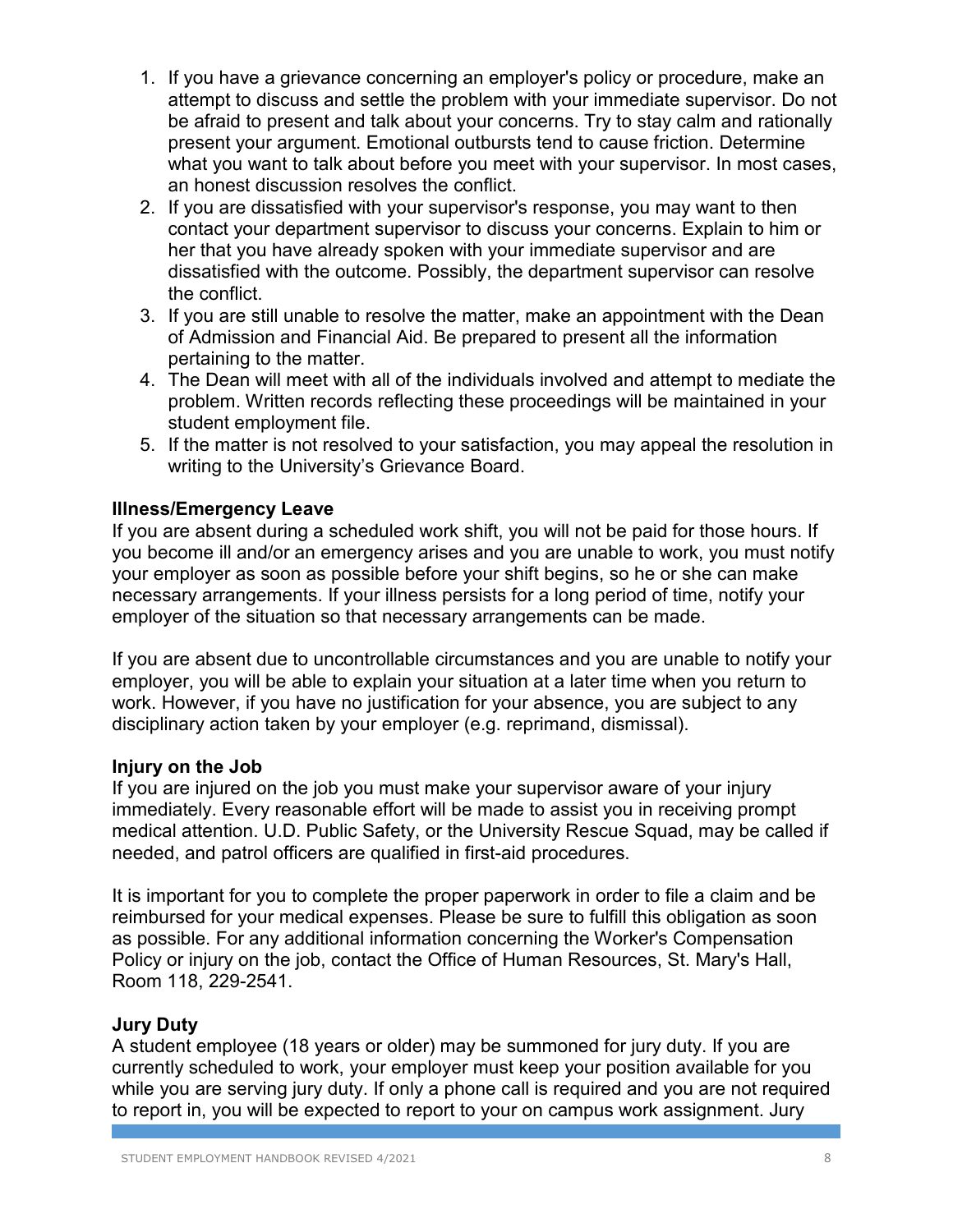duty is treated as an excused absence without pay. You will receive payment from the court.

# **Minor's Policy**

The University of Dayton has an obligation to its students, faculty, staff, and visitors to conduct its operations and maintain its facilities in a manner consistent with its mission as a Catholic and Marianist institution of higher education. The University recognizes that children are a valued part of our campus community and is committed to providing appropriate supervision to minors who are involved in University-sponsored programs both on and off campus and for non-University sponsored programs held on the University's campus. Therefore, the University has created policies aimed at protecting children who are involved with the campus community. This policy applies to student employees who will be working with minor children as part of their job. Your supervisor will inform you if you are required to take part in Minor's Policy Training.

# **Nepotism Policy**

No student employee should be employed in, or 'transferred to, a department which establishes a supervisory/employee relationship between two individuals who are related as follows: parent, child, stepchild, grandparent, grandchild, brother, halfbrother, stepbrother, sister, half-sister, stepsister, uncle, aunt, nephew, niece, cousin, husband, wife, stepparent, brother-in-law, sister-in-law, father-in-law, mother-in-law, son-in-law, daughter-in-law, or any member of the same household.

The above includes not only situations where one person reports directly to another, but also to those situations where one person would be employed in a unit or department over which another person has authority or administrative responsibility.

# **Nondiscrimination and Anti-Harassment Policy (including Sexual Harassment)**

The University's Nondiscrimination and Anti-Harassment Policy prohibits unlawful discrimination on the basis of race, color, creed, religion, ancestry, national or ethnic origin, sex/gender, sexual orientation, age, genetic information, military status, veteran status, familial status or disability. Sexual harassment, which includes but is not limited to sexual violence, is one form of sex/gender discrimination. The full Nondiscrimination and Anti-Harassment Policy can be found on the Nondiscrimination Resources Center website:

<https://udayton.edu/policies/finance/nondiscrimination-policypage.php>

A link to this website is located in the footer of every University of Dayton webpage (including Porches).

The Nondiscrimination Resources Center also serves as the home to additional helpful information regarding discrimination issues, including online report and complaint forms, the Equity Complaint Process, and the Mandatory Reporting Policy.

The Equity Complaint Process describes the process used in resolving complaints brought under the Nondiscrimination and Anti-Harassment Policy. The Nondiscrimination Resource Center also provides "How It Works: A Quick Guide," which provides a brief, easy to understand explanation of the process.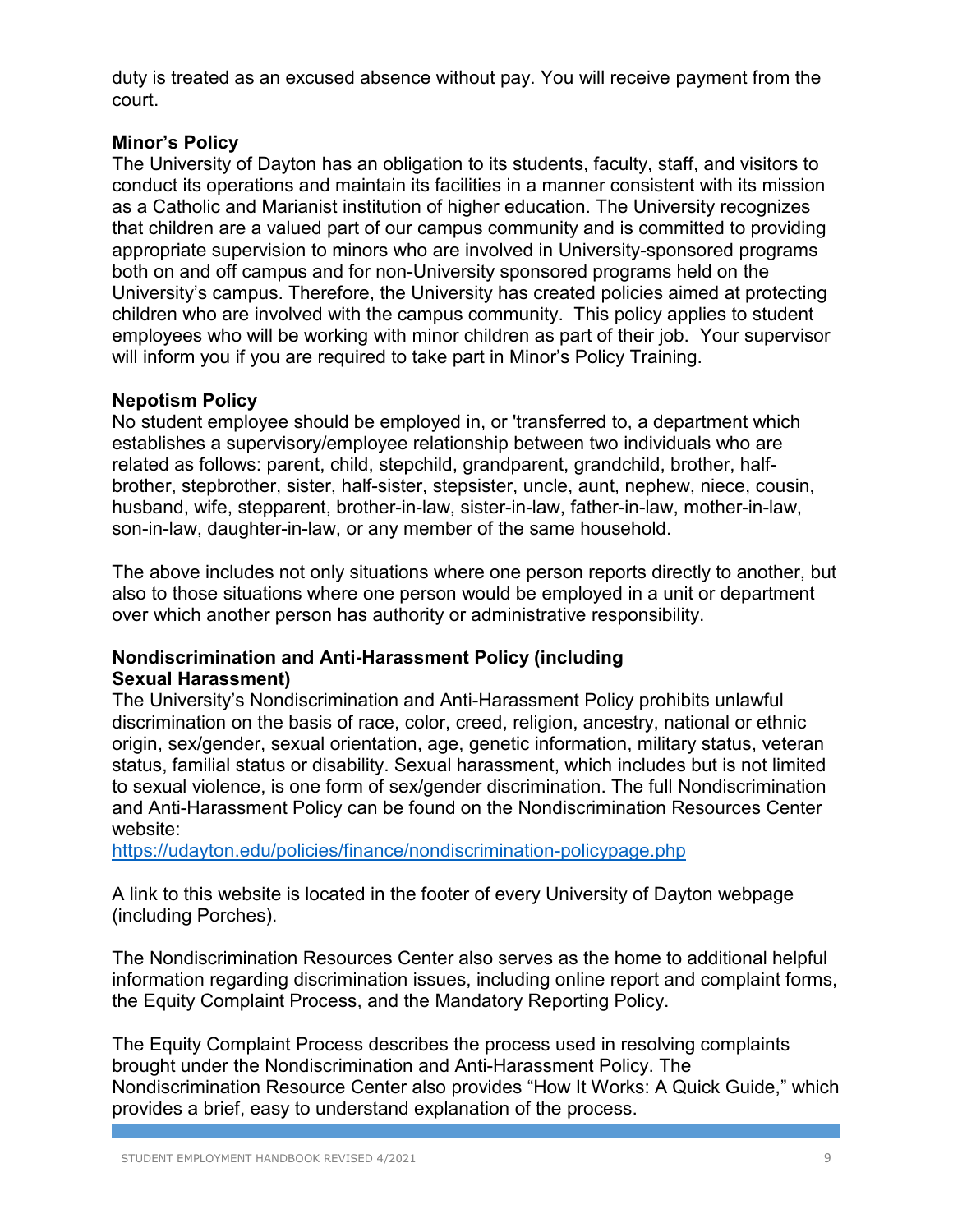The Mandatory Reporting Policy imposes a duty on all employees, including student employees, to report promptly any information regarding potential violations of the Nondiscrimination and Anti-Harassment Policy to the Title IX/504 Coordinator and Equity Compliance Officer. The only exceptions to the mandatory reporting requirement involve employees who are clergy, counselors or doctors acting in that capacity when someone tells them of a discrimination/harassment concern.

The policies and process described above apply to all members of the University community (i.e., staff, faculty, student and visitor), except faculty may use the faculty grievance process for discrimination complaints that do not involve sex/gender.

# **Smoking Policy**

The University of Dayton strives to maintain a healthy workplace and productive environment for all faculty, staff, students, and visitors. For that reason, the University allows smoking on campus only in designated smoking areas. "Smoking" is defined as the smoking of tobacco, other nicotine products, and/or smoking devices that expel a smoke or vapor. It includes, but is not limited to, use of cigarettes, electronic cigarettes, cigars, and pipes.

- 1. Smoking is allowed only in the exterior designated smoking areas. All tobacco products should be disposed in appropriate smoking receptacles – not on the ground. Designated smoking areas are clearly marked with signs. (see the [Designated Smoking Areas Map\)](http://www.udayton.edu/finadmin/_resources/docs/designated_smoking_areas.pdf).
- 2. Public streets, alleys, and sidewalks are not affected by this policy nor are any privately owned vehicles. Smoking is not allowed on University owned roadways, parking lots outside of designated areas, and sidewalks.
- 3. All University buildings including student residence halls and apartments (per the University of Dayton Housing Contract) are smoke free, except for University Houses.
- 4. Smoking is also prohibited in all vehicles owned or leased by the University, including golf carts and club car type vehicles.
- 5. In our continued efforts to promote a healthy environment, we offer those seeking to quit smoking cessation assistance through the University's Human Resources office.

# **Work Breaks**

According to the Fair Labor Standards Act, you are not eligible for a rest break during work hours. However, most on-campus employers allow a 15 minute paid work break for every four hours of continuous work. Your work break is a privilege and if you abuse it your employer may cancel it. You cannot substitute your break for the first or last fifteen minutes of your work shift. If you are scheduled to work over a meal period you should plan to eat before or after your work shift. You will not be provided with an official paid meal break. If you work eight continuous hours, you are entitled to a one hour unpaid break. You should check with your employer for further information regarding your employing department's break policies.